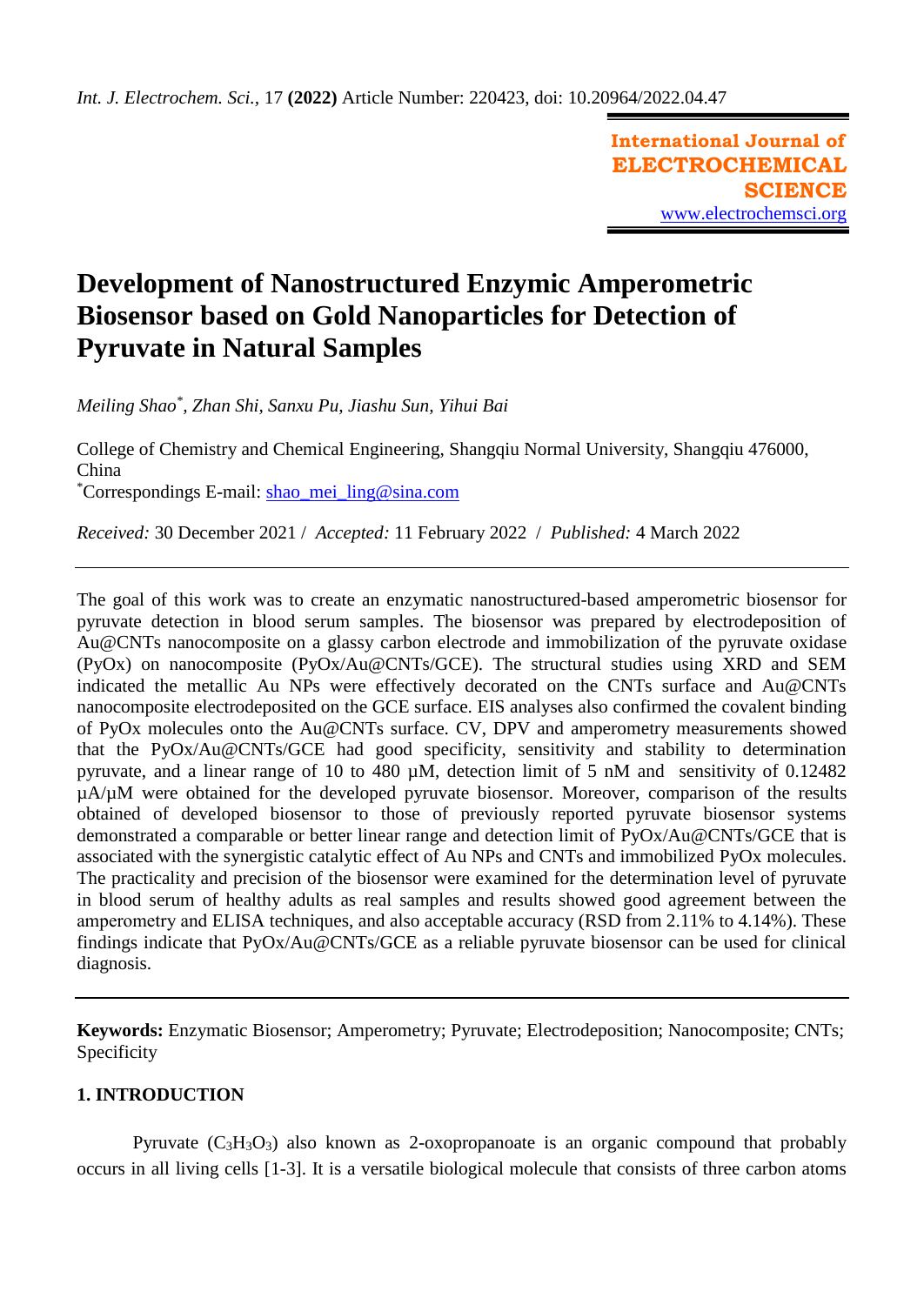and two functional groups - a carboxylate and a ketone group [\[4,](#page-10-1) [5\]](#page-10-2). This biological molecule is involved in a number of key biochemical processes, including gluconeogenesis, which is the synthesis of glucose, as well as the synthesis of other key biochemicals [\[6,](#page-11-0) [7\]](#page-11-1). It is the output of the anaerobic metabolism of glucose in the cytoplasm known as glycolysis. In glycolysis reactions, one glucose molecule breaks down into two pyruvate molecules*,* which supplies energy to living cells through the Krebs cycle in aerobic respiration [\[8\]](#page-11-2). The other function of pyruvate is to serve as a transporter of carbon atoms into the mitochondrion for complete oxidation into carbon dioxide [\[9,](#page-11-3) [10\]](#page-11-4).

The normal range of pyruvate values in blood lies between 40 and 120 μM, and between 40 and 100 μM in human serum [\[11\]](#page-11-5). Pyruvate deficiency is caused when the red blood cells break down too easily, resulting in a low level of these cells known as hemolytic anemia [\[12\]](#page-11-6). Diabetes, cirrhosis, cardiovascular diseases, and severe brain abnormalities are several disorders caused by pyruvate deficiency in the human body [\[13,](#page-11-7) [14\]](#page-11-8). Moreover, pyruvate kinase deficiency is caused by mutations in the PKLR gene that as an active gene in the liver and in red blood cells provides instructions for making an enzyme called pyruvate kinase, which is involved in a critical energy-producing process known as glycolysis [\[15\]](#page-11-9).

Therefore, determination of the pyruvate level in natural and biological samples is an important factor in providing information about disease mechanisms and protein-drug interactions [\[16,](#page-11-10) [17\]](#page-11-11). Accordingly, much research has been conducted on various methods to identify and determine the pyruvate level in biological samples. These methods include spectrophotometry [\[18\]](#page-11-12), Q-PCR assay [\[19\]](#page-11-13), gas chromatography [\[20\]](#page-11-14), reversed-phase high-performance liquid chromatography [\[21\]](#page-11-15), fluorimetric assay [\[22\]](#page-11-16), capillary electrophoresis [\[23\]](#page-11-17), and electrochemical biosensors [\[13,](#page-11-7) [24\]](#page-11-18). However, these methods are expensive and require pre-treatment steps and skilled workers to operate with large volumes of clinical samples [\[25\]](#page-11-19). Among them, electrochemical biosensors as low-cost and simple analytical devices offer an interesting alternative to overcome these problems. Electrochemical biosensors use biological molecules to enhance the sensitivity and selectivity [\[26-29\]](#page-11-20), and additionally, the use of nanostructure in electrode architecture can increase the stability and biocompatibility of biosensors [\[30-34\]](#page-11-21). Therefore, this study was carried out to develop an enzyme nanostructured based amperometric biosensor using PyOx/Au@CNTs/GCE for the detection of pyruvate in blood serum samples.

#### **2. EXPERIMENTAL**

## *2.1. Synthesis and Modification of PyOx/Au@CNTs/GCE*

Before modification by the GCE, the GCE (3 mm in diameter, Tianjin Aida Hengsheng Technology Development Co., Ltd., China) was carefully polished with alumina powder (0.05  $\mu$ m, 99%, Hebei Suoyi New Material Technology Co., Ltd., China) for 10 minutes, and cleaned with deionized (DI) water. Then, it was sonicated in a mixture of  $HNO<sub>3</sub>$  (65%, Merck, Germany), ethanol (99%, Shandong Dexiang International Trade Co., Ltd., China) and DI water (v: v 1:1) for 5 minutes to remove alumina particles from the surface. The electrodeposition was used for synthesizing Au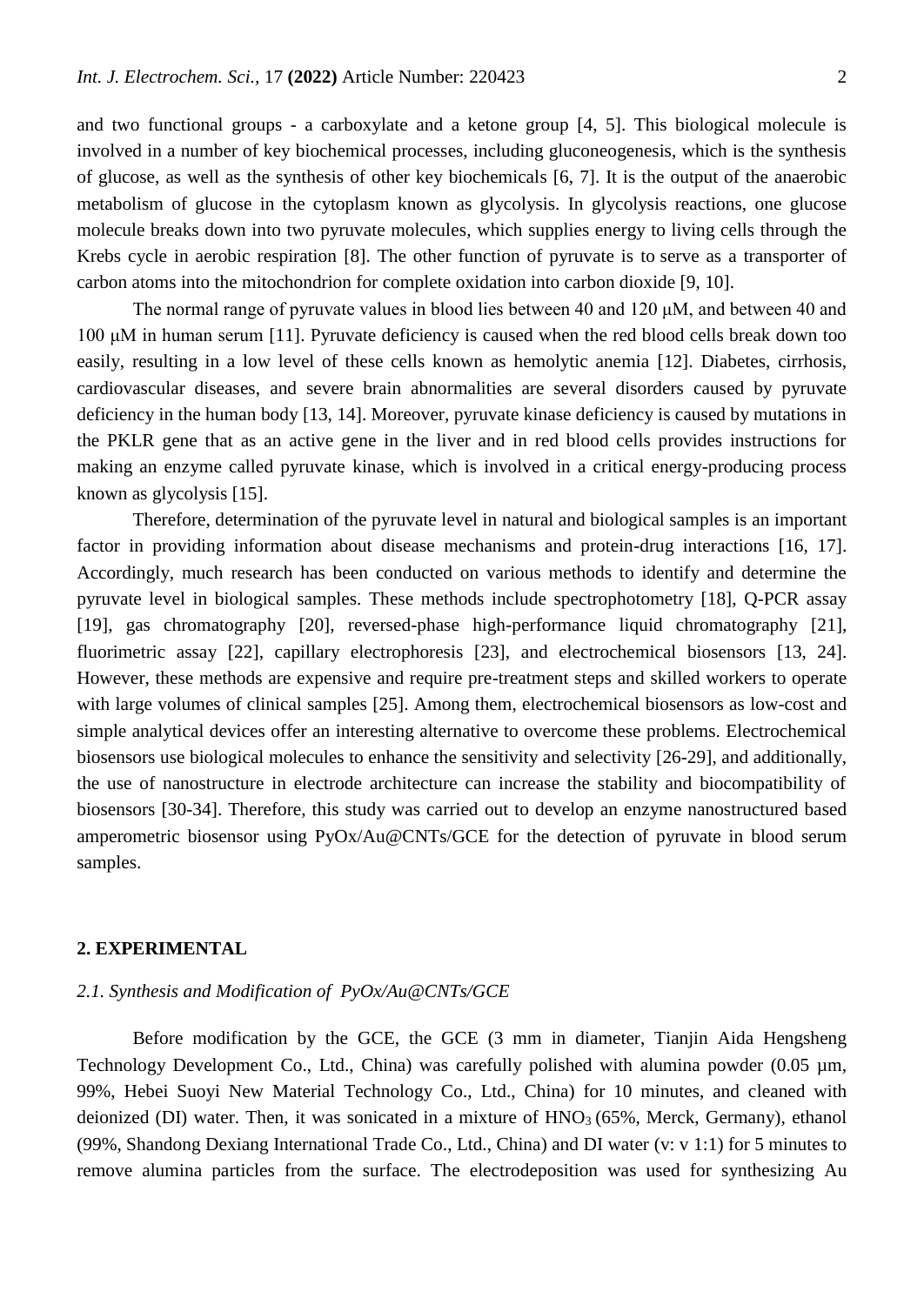nanoparticles on GCE using an electrochemical working station (CorrTest, Wuhan Corrtest Instruments Corp., Ltd., China) in a conventional three-electrode electrolytic cell consisting of the GCE as working electrode, Ag/AgCl as reference electrode and Pt wire as counter electrode in an electrolyte prepared from 0.1 mM HAuCl<sub>4</sub> (99%, Sigma-Aldrich) solution containing dispersed 1 g/l CNTs (99%, Jiaxing ACG Composites Co., Ltd., China) in 0.1 M phosphate Buffered Saline (PBS, Sigma-Aldrich) solution (pH 8.5) [\[35\]](#page-12-0). CV electrodeposition was conducted on a potential range from 1.3 to 0.7 V at a scan rate of 20 mV/s during 25 cycles. For immobilization of the PyOx, 10 μL of 50 µM PyOx (Sigma-Aldrich) solution was dropped onto the Au@CNTs modified GCE surface and stored at 4°C for 12 hours [\[36\]](#page-12-1). Before electrochemical measurements, the prepared PyOx/Au@CNTs/GCE was washed thoroughly with 0.1 M PBS (pH 7) to remove unbounded PyOx and then kept in a humid chamber at room temperature.

#### *2.2. Characterization*

An X-ray diffractometer (XRD; D8 advance; Bruker AXS, Madison, WI) was used for the crystallographic analysis of samples. A Scanning electron microscope (SEM, Zeiss ULTRA plus with Charge Compensation) was applied for morphological analyses of prepared nanostructures. Electrochemical impedance spectroscopy (EIS), cyclic voltammetry (CV), differential pulse voltammetry (DPV) and amperometry measurements were carried out using the electrochemical working station where the bare and modified GCE act as working electrodes. Electrolyte for electrochemical studies were included 5mM [Fe(CN)6]<sup>3-/4-</sup>] (≥99%, Sigma-Aldrich), and 0.1 M PBS (pH 7) containing 1mM  $MgCl_2$  ( $\geq$ 98%, Merck, Germany), 1 µM flavin adenine dinucleotide (FAD, ≥95%, Sigma-Aldrich), 10 mM thiamine pyrophosphate (TPP, ≥95%, Sigma-Aldrich) and 0.1M pyruvate (≥99%, Sigma-Aldrich) solution.

#### *2.3 Analysis of real samples*

Blood samples from healthy adult volunteers aged 30 to 70 years were taken from local hospitals (Beijing United Family Hospital, Beijing, China). The samples were left for 60 minutes at room *temperature*, and then centrifuged for 6 minutes at 2000 rpm. The obtained supernatants were taken and stored at 5°C until used to prepare the electrolyte as real samples with 0.1 M PBS pH 7.0 containing 1 mM  $MgCl<sub>2</sub>$ , 1 µM FAD and 10 mM TPP. The amperometric measurements using PyOx/Au@CNTs/GCE were employed for the determination of the level of pyruvate in prepared real samples at a potential of 0.5 V at a rotating speed of 1500 rpm. The Pyruvate Assay Kit (ELISA, ab65342, and detection range from 1  $\mu$ M to 200  $\mu$ M, abcam, USA) was also used for the determination of the Pyruvate level in blood serum samples.

## **3. RESULTS AND DISCUSSION**

CNTs/GCE and Au@CNTs/GCE morphologies were investigated using SEM imaging. Figure 1a shows the SEM image of the CNTs/GCE that presents the three-dimensional network structure of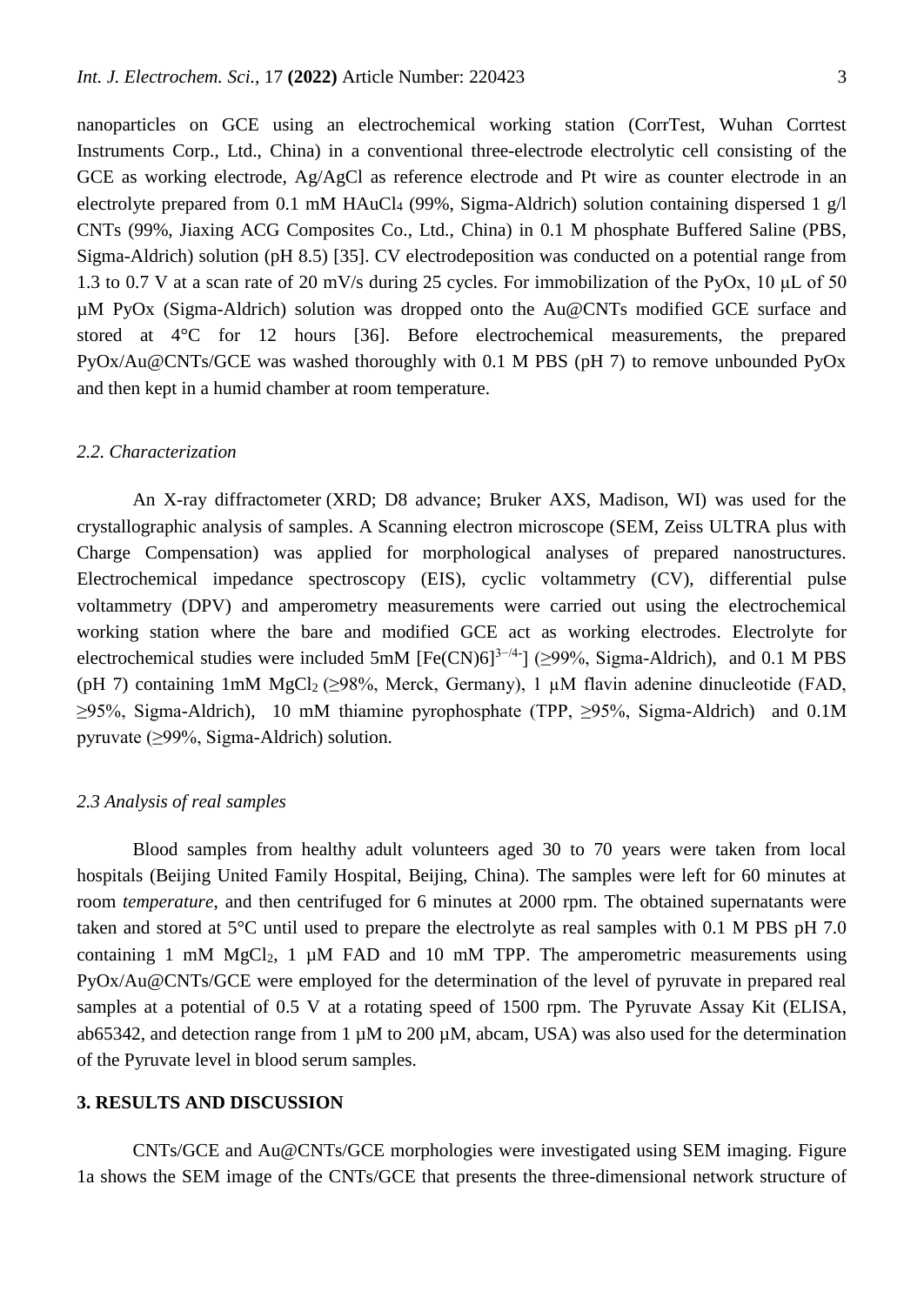the CNTs layer without aggregation deposited on the GCE surface, implying that the CNTs were homogeneously dispersed on the electrode surface with an average diameter of 45 nm. The CNTs network plays an important role in electron transfer in electrochemical reactions because of its high porosity and large surface area. Figure 1b displays the SEM image of Au@CNTs/GCE that reveals the Au NPs electrodeposited on the CNTs in a spherical shape with an average diameter of  $\sim$  30 nm. As observed, the Au NPs on CNTs network enhance the porosity and increase the target molecular adsorption capacity of the modified electrode.



**Figure 1.** SEM image of (a) CNTs/GCE and (b) Au@CNTs/GCE



**Figure 2.** XRD pattern of (a)CNTs and (b) Au@CNTs on the GCE surface

The crystallization of electrodeposited CNTs and Au@CNTs on the GCE surface was explored by XRD. As observed from Figures 2a and 2b, the XRD pattern of CNTs and Au@CNTs shows a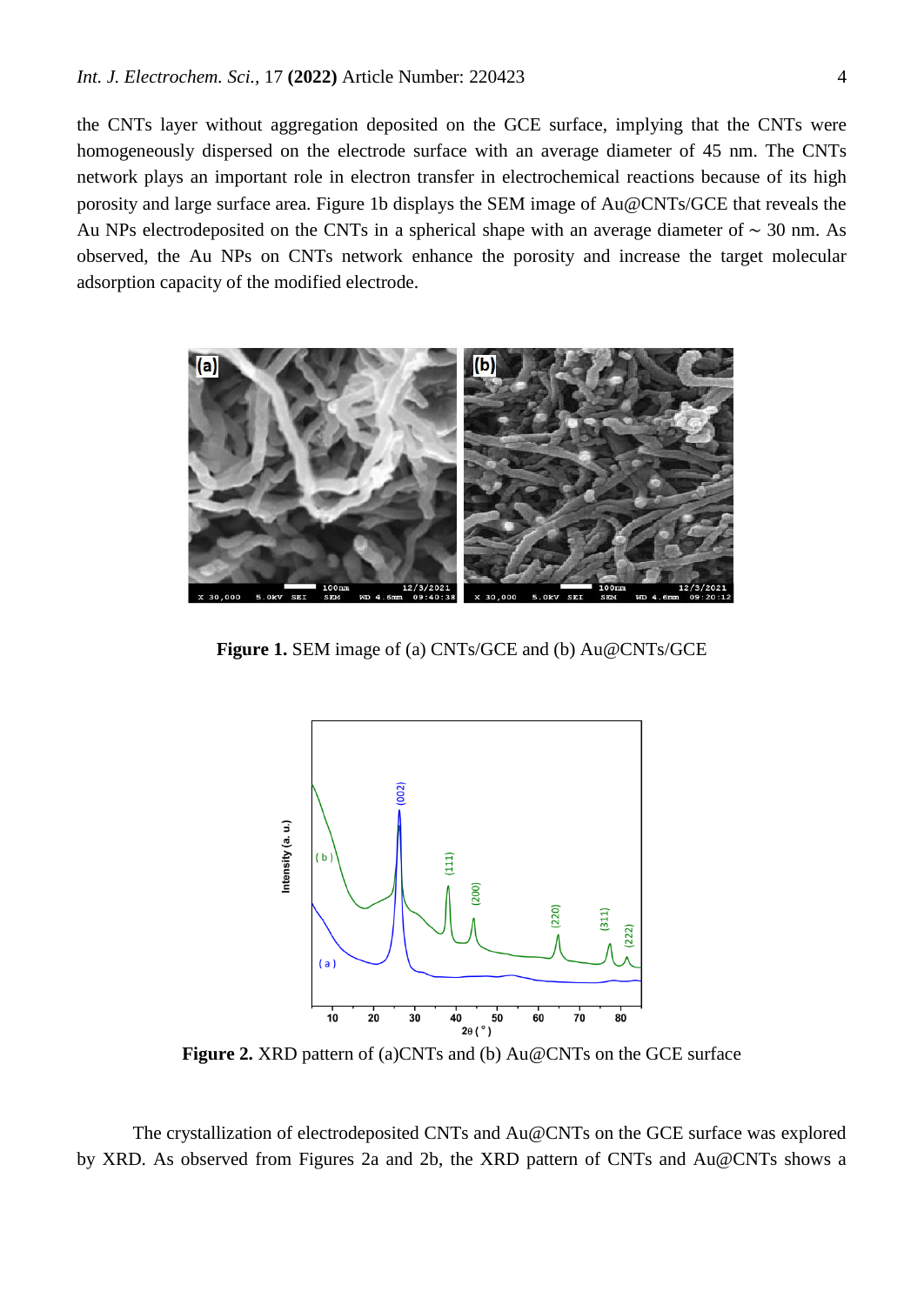strong diffraction peak at 26.22° which is related to the (002) plane of the graphite (JCPDS Card No. 65-6212). The XRD patterns of Au@CNTs display several diffraction peaks at 38.14°, 44.27°, 64.75°, 77.39°,and 81.50° which are associated with (111), (200), (220), (311) and (222) planes of metallic Au NPs with face-centered cubic (fcc) structure (JCPDS No. 04-0784), respectively, indicating that the metallic Au NPs are effectively decorated on the CNTs surface.

Figure 3 shows the EIS analyses of GCE, CNTs/GCE, Au@CNTs/GCE and PyOx/Au@CNTs/GCE in 5 mM [Fe(CN)6]<sup>3-/4-</sup>] at a potential of 0.2 V in a frequency range of  $10^{-2}$  Hz to  $10^4$  Hz. As observed, there is an incomplete semicircle in the high frequency region of EIS where the diameter of the semicircles is associated with the charge transfer resistance  $(R<sub>ct</sub>)$ . It can be found that the charge transfer resistance can represent the interfacial properties of the electrode, which are controlled by the electrode surface modification [\[37\]](#page-12-2). The  $R_{ct}$  value of GCE is small, and a decrease in  $R_{ct}$  can be observed following the order: GCE > CNT/ GCE > PyOx/Au@CNTs/GCE > Au@CNTs/GCE. The  $R_{ct}$  value is decreased by modification with CNTs due to the high surface area of the CNTs and to the presence of defects and withdrawn electrons to improve the kinetics of diffusion and transfer [\[38\]](#page-12-3). After the incorporation of Au NPs onto CNTs an even greater decrease of  $R<sub>ct</sub>$  is obtained, demonstrating that Au NPs have excellent electroconductibility and can accelerate the electron-transfer process [\[39\]](#page-12-4). For  $PyOx/Au@CNTs/GCE$  samples, it is observed that the  $R_{ct}$  value is greater than Au@CNTs/GCE because of the covalent binding of PyOx molecules onto the Au@CNTs surface [\[24\]](#page-11-18), and biomolecules are non-conductive and can restrain electron transfer [\[40,](#page-12-5) [41\]](#page-12-6).



Figure 3. EIS analyses of (a) GCE, (b) CNTs/GCE, (c) Au@CNTs/GCE and (d)  $PyOx/Au@CNTs/GCE$  in 5 mM [Fe(CN)6]<sup>3-/4-</sup>] at the potential of 0.2 V in a frequency range of  $10^{-2}$  Hz to  $10^{4}$  Hz.

Figure 4 shows the voltammometric response of GCE, CNTs/GCE, Au@CNTs/GCE and  $PyOx/Au@CNTs/GCE$  in 5 mM [Fe(CN)6]<sup>3-/4-</sup>] at a potential range of -0.2 V to 0.6 V at 20mV/s scan rate. It can be found that the  $[Fe(CN)6]^{3-/4-}$  redox currents on bare GCE is smaller than those on the other electrodes and an increase in  $[Fe(CN)6]^{3-/4-}$  redox currents can be observed following the order: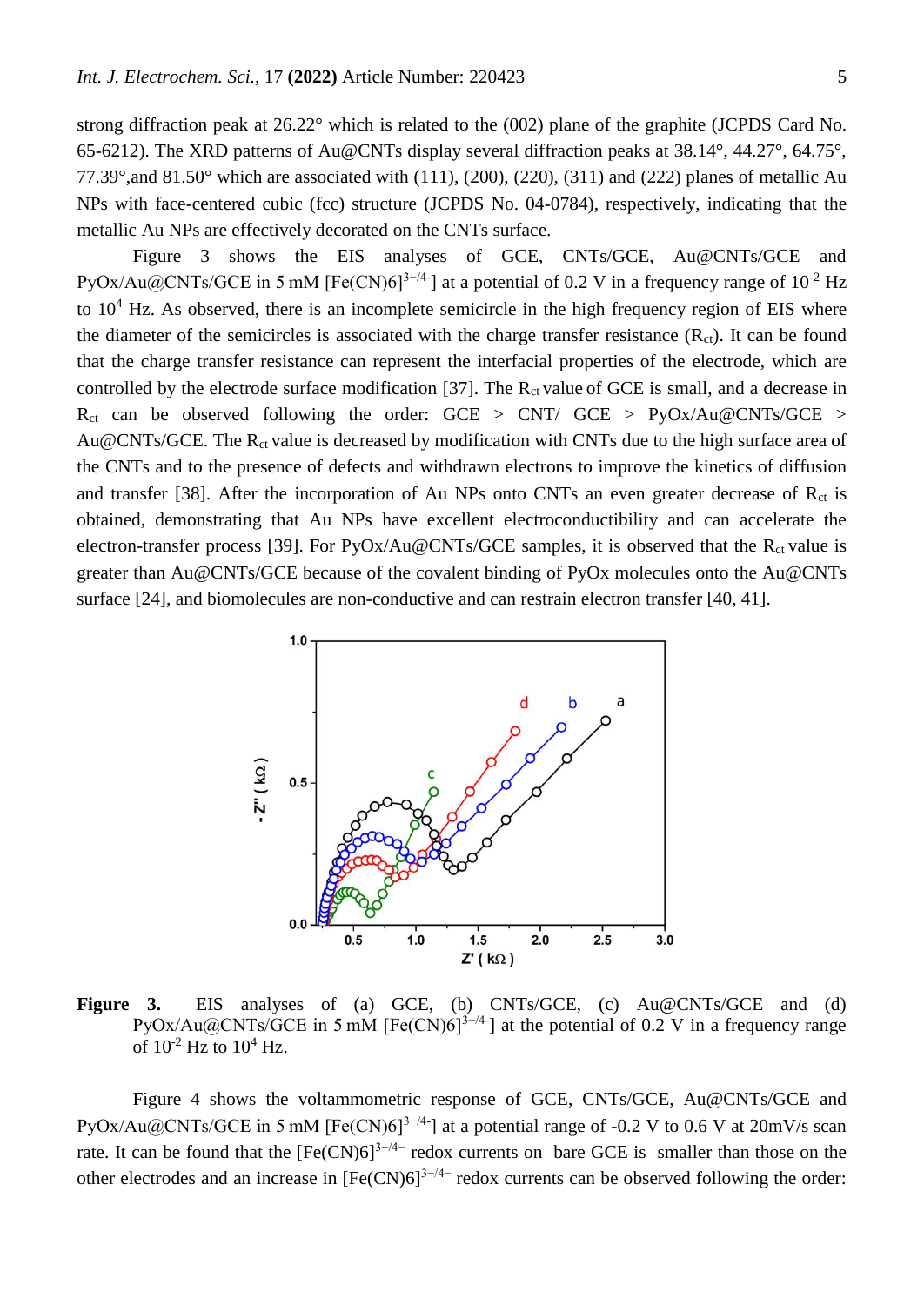GCE < CNT/ GCE < PyOx/Au@CNTs/GCE < Au@CNTs/GCE. Moreover, the separation of the two peak potentials for a reversible redox of  $[Fe(CN)6]^{3-4-}$  ( $\Delta Ep$ ) is decreased in CNTs/GCE and Au@CNTs/GCE because of the great electron transfer ability of CNTs and Au NPs [\[42\]](#page-12-7). The redox currents are further enhanced on Au@CNTs/GCE compared with those on other electrodes, which confirms that to the presence of Au NPs in the Au@CNTs nanocomposite effectively facilitates electron transfer [\[42,](#page-12-7) [43\]](#page-12-8). For PyOx/Au@CNTs modified electrode, a decrease in the peak current toward Au@CNTs/GCE occurs which associated with the electrostatic repulsive force between the negatively charged PyOx molecules on the electrode and  $[Fe(CN)6]$ <sup>3-/4-</sup> in the electrolyte [\[44,](#page-12-9) [45\]](#page-12-10). It confirms the proper immobilization of PyOx molecules onto Au@CNTs nanocomposite.



**Figure 4.** The voltammometric response of (a) GCE, (b) CNTs/GCE, (c) Au@CNTs/GCE and (d) PyOx/Au@CNTs/GCE in 5 mM [Fe(CN)6]<sup>3-/4-</sup>] at the potential range of -0.2 V to 0.6 V at scan rate of 20mV/s.

Figure 5 shows the DPV response of GCE, CNTs/GCE, Au@CNTs/GCE and PyOx/Au@CNTs/GCE in 100 ml of 0.1 M PBS (pH 7) containing 0.05 ml each of 1 mM MgCl<sub>2</sub>, 1  $\mu$ M FAD and 10 mM TPP at a potential range of 0.05 V to 1.25 V at a 20 mV/s scan rate. Before the addition of pyruvate solution, it is observed that GCE and CNTs/GCE do not show any peaks, and Au@CNTs/GCE and PyOx/Au@CNTs/GCET show an anodic peak at 0.5 V that is related to the oxidation  $Au^0$  into  $Au^+$  [\[46-48\]](#page-12-11). After addition of 0.5ml of 0.1M pyruvate solution, GCE and CNTs/GCE do not show any obvious peak, and Au@CNTs/GCE do not exhibit any prominent reduction and oxidation peak. PyOx/Au@CNTs/GCE displays significantly clear increase in oxidation peak, confirming the succsecful immobilization of PyOx molecules onto Au@CNTs/GCE, and sensitive response of PyOx/Au@CNTs/GCE to determination pyruvate. PyOx is a tetrametric flavoenzyme with strong binding sites with FAD, TPP and magnesium as cofactors that catalyse the reaction [\[49\]](#page-12-12). This enzyme utilizes cofactors for the oxidative decarboxylation of pyruvate [\[50\]](#page-12-13). These cofactors are required for the enzymatic reaction of pyruvate, and the primary substrate of the enzyme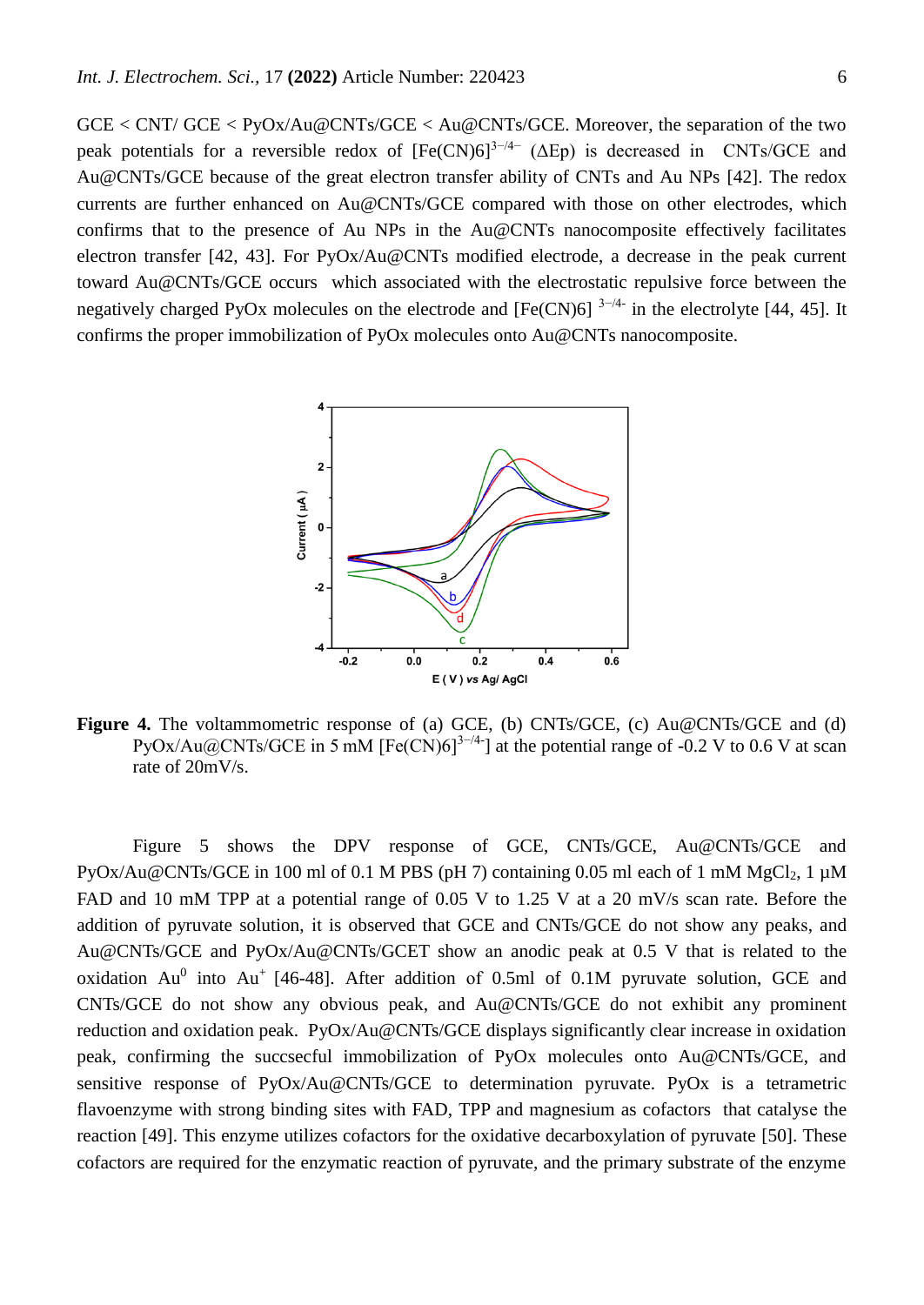does not interfere with the generated signal of the voltage in electroactivity on the electrode surface [\[51\]](#page-12-14). According to reactions 1 and 2, in the presence of pyruvate oxidase, pyruvate and phosphate are catalytically oxidized to produce acetylphosphate and hydrogen peroxide. The hydrogen peroxide may be oxidized on the working electrode. the current is attributed to the concentration of pyruvate [\[26\]](#page-11-20).

Pyruvate + Phosphate +  $O_2 \xrightarrow{PyOx}$  Acetylphosphate +  $CO_2$  +  $H_2O_2$  (1)  $H_2O_2 \rightarrow O_2 + 2H^+ + 2e^-$  (2)



Figure 5. DPV response of (a) GCE, (b) CNTs/GCE, (c) Au@CNTs/GCE and (d) PyOx/Au@CNTs/GCE in 100 ml of 0.1 M PBS (pH 7) containing 0.05 ml of each of 1 mM MgCl<sub>2</sub>, 1  $\mu$ M FAD and 10 mM TPP at the potential range of 0.05 V to 1.25 V at a scan rate of 20 mV/s (before and after addition 0.5 ml of 0.1 M pyruvate solution specified by dashed line and solid line, respectinely).

Furthermore, the stability of the electrochemical response of Au@CNTs/GCE and PyOx/Au@CNTs/GCE was investigated in 100 ml of 0.1 M PBS (pH 7) containing 0.5 ml of 0.1 M pyruvate solution, 0.05 ml each of 1 mM  $MgCl<sub>2</sub>$ , 1  $\mu$ M FAD and 10 mM TPP at the potential range of 0.05 V to 1.25 V at a scan rate of 20 mV/s. Figure 6 shows the intital DPV response and the obtained DPV response after successive 50 sweeps, which illustrated to 4.5% and 13.4% decrease for voltammometric response of Au@CNTs/GCE and PyOx/Au@CNTs/GCE, respectively. It is indicated to greater stability of PyOx/Au@CNTs/GCE because of perfect biocompatibility of Au NPs [\[52\]](#page-12-15). If the enzyme were covalently attached to the Au@CNTs nanocomposite, reasonable for greater stability could be achieved [\[24,](#page-11-18) [53\]](#page-12-16). Thus, the following electrochemical studies were conducted on PyOx/Au@CNTs modified GCE as a sensitive and stale electrode.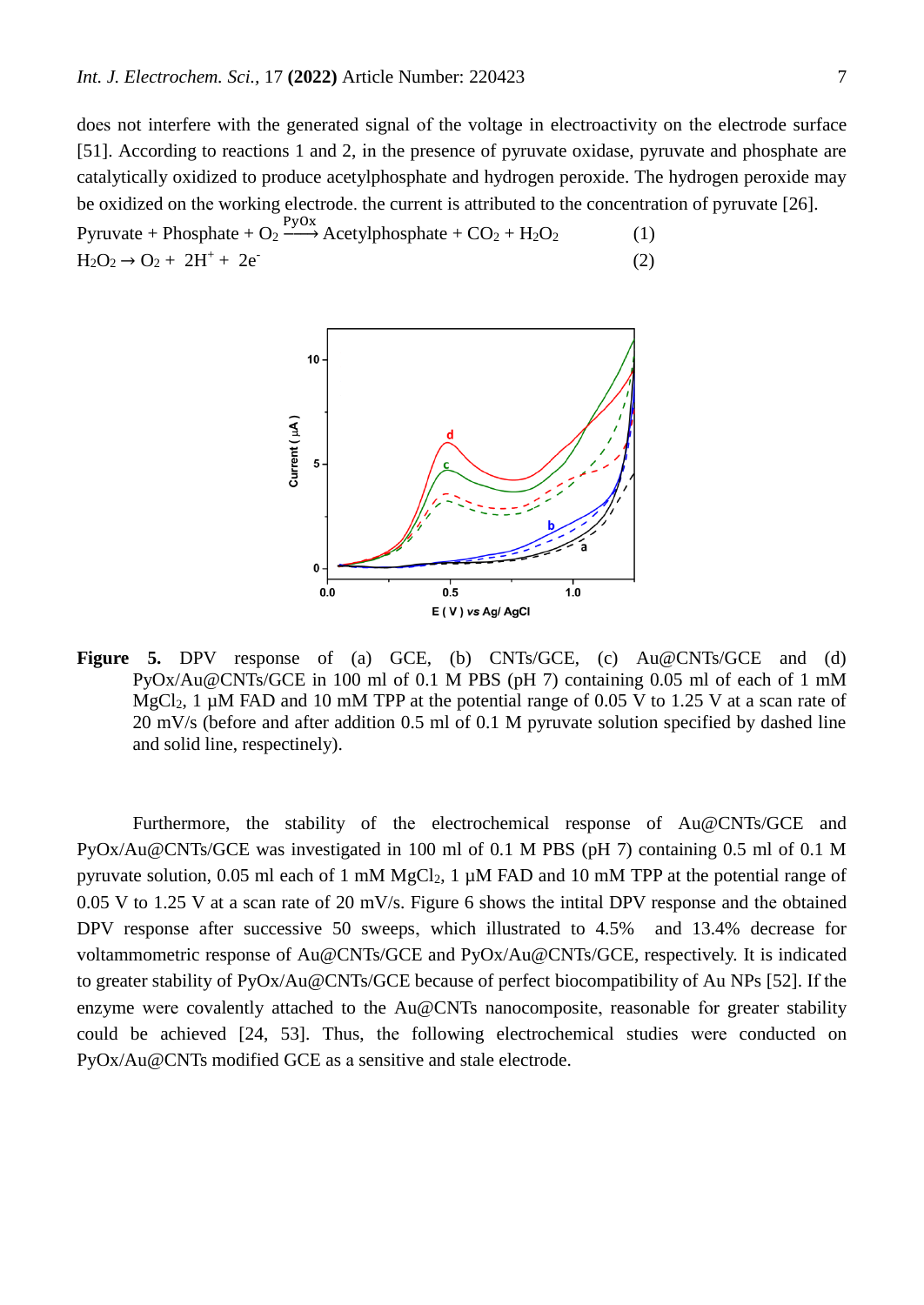

**Figure 6.** DPV response of (a) Au@CNTs/GCE and (b) PyOx/Au@CNTs/GCE in 100 ml of 0.1 M PBS (pH 7) containing 0.5 ml of 0.1 M pyruvate solution, 0.05 ml each of 1 mM MgCl<sub>2</sub>, 1  $\mu$ M FAD and 10 mM TPP at the potential range of 0.05 V to 1.25 V at a scan rate of 20 mV/s (first  $CV$  solid line and  $50<sup>th</sup> CV$  dashed line).

Figure 7 shows the amperometric response and obtained calibration curve of PyOx/Au@CNTs/GCE to successive addition of 30  $\mu$ M pyruvate solution in 100 ml of 0.1M PBS (pH 7) containing 0.05 ml of each of 1 mM MgCl<sub>2</sub>, 1  $\mu$ M FAD and 10 mM TPP at a potential of 0.5 V at a rotating speed of 1500 rpm. It is observed that the modified electrode demonstrates a relatively fast response to each addition of pyruvate solution, and the electrocatalytic *response shows* a linear increase with successive addition of pyruvate from 10 to 480 µM in the electrochemical cell. The calibration curve obtained from amperometric response reveals *that* detection limit and sensitivity of the developed pyruvate biosensor are 5 nM and 0.12482 µA/µM, respectively*.* Table 1 compares the results obtained of the developed biosensor in this study to those of previously reported pyruvate biosensor systems. It is demonstrated to have a comparable or better linear range and detection limit than PyOx/Au@CNTs/GCE to determine pyruvate that it is associated with the synergistic catalytic effect of Au NPs and CNTs and immobilized PyOx molecules. PyOx catalyzes the oxidative decarboxylation of pyruvate in the presence of phosphate and oxygen [\[54\]](#page-12-17), and the Au NPs and CNTs act as good conductive and high biocompatible nanostructures attracted significant attention for enzyme immobilization owing to their large surface area [\[55-57\]](#page-12-18).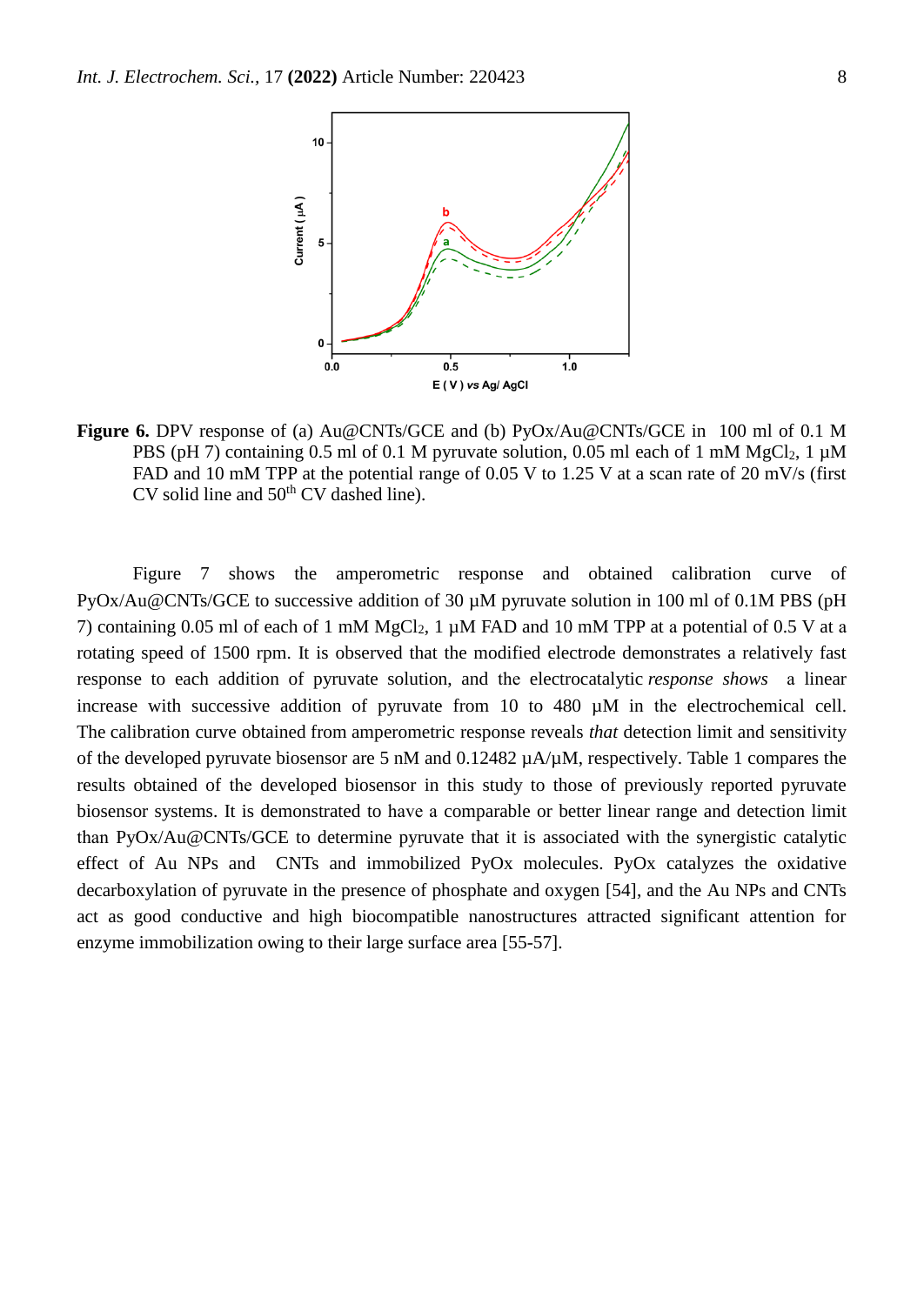

**Figure 7.** (a) amperometric response and (b) obtained calibration curve of PyOx/Au@CNTs/GCE to successive addtion of 30  $\mu$ M pyruvate solution in 100 ml of 0.1 M PBS (pH 7) containing 0.05 ml of each of 1 mM MgCl<sub>2</sub>, 1  $\mu$ M FAD and 10 mM TPP at the potential of 0.5 V at rotating speed of 1500 rpm.

|                                                  |  |  |  | <b>Table 1.</b> Comparison between the results obtained of developed biosensor in this study to those of |  |  |  |  |
|--------------------------------------------------|--|--|--|----------------------------------------------------------------------------------------------------------|--|--|--|--|
| previously reported pyruvate biosens or systems. |  |  |  |                                                                                                          |  |  |  |  |

| <b>Electrodes</b>                                       |               |       | Technique Detection limit Linear range $(\mu M)$ | Ref.      |
|---------------------------------------------------------|---------------|-------|--------------------------------------------------|-----------|
|                                                         |               | (nM)  |                                                  |           |
| PyOx/Au@CNTs/GCE                                        | AMP           | 5     | 1 to 480                                         | This work |
| PyOx/Polytyramine/Pt/GCE                                | AMP           | 50000 | 100 to 3000                                      | [26]      |
| Lactate dehydrogenase/poly (vinyl alcohol/ Au           | AMP           | 8.690 | 5 to 140                                         | $[27]$    |
| NPs/graphene oxide                                      |               |       |                                                  |           |
| Os(bipy)2pyCl-modiFed pyrrole/thiophene platinized      | AMP           | 26    | 20 to 3000                                       | [30]      |
| glassy-carbon electrode                                 |               |       |                                                  |           |
| Poly(neutral red) /carbon film electrode                | AMP           | 34000 | 90 to 600                                        | [31]      |
| Carbon fiber bundle electrode                           | <b>LSV</b>    | 8000  | 10 to 1000                                       | $[33]$    |
| Fullerene-C60-MWCNT/GCE                                 | <b>DPV</b>    | 0.1   | $0.002$ to $0.055$                               | [32]      |
| $Ag-rGO$                                                | <b>DPV</b>    | 0.5   | $0.025$ to 1.43                                  | [58]      |
| CoOx(OH)y/ITO                                           | CV            | 550   | 1 to 1910                                        | [59]      |
| Hanging mercury drop electrode                          | <b>SWAdSV</b> | 6.12  | 4 to 36                                          | [60]      |
| Hanging mercury drop electrode                          | <b>DPAdSV</b> | 0.112 | 4 to 36                                          | [60]      |
| Tris(2,2'-bipyridiyl)ruthenium(III) (Ru(bpy) $3^{3+}$ ) | CL            | 21    | 0.754 to 11.81                                   | [61]      |

AMP : Amperometry, LSV: Linear sweep voltammetry; SWAdSV: Square-wave adsorptive stripping voltammetry; DPAdSV: Differential pulse adsorptive stripping voltammetry; CL: Chemiluminescence.

The specificity of PyOx/Au@CNTs/GCE to the determination of pyruvate was also explored in the presence of several blood components as interfering substances through amperometric experiments in 100 ml of 0.1M PBS containing 0.05ml of each of 1 mM  $MgCl<sub>2</sub>$ , 1 µM FAD and 10 mM TPP at a potential of 0.5 V at a rotating speed of 1500 rpm. The results of amperometric experiments are presented in Table 2 which indicates a significant amperometric response of PyOx/Au@CNTs/GCE to the addition of pyruvate, and negligible responses of proposed biosensor to addition two-fold of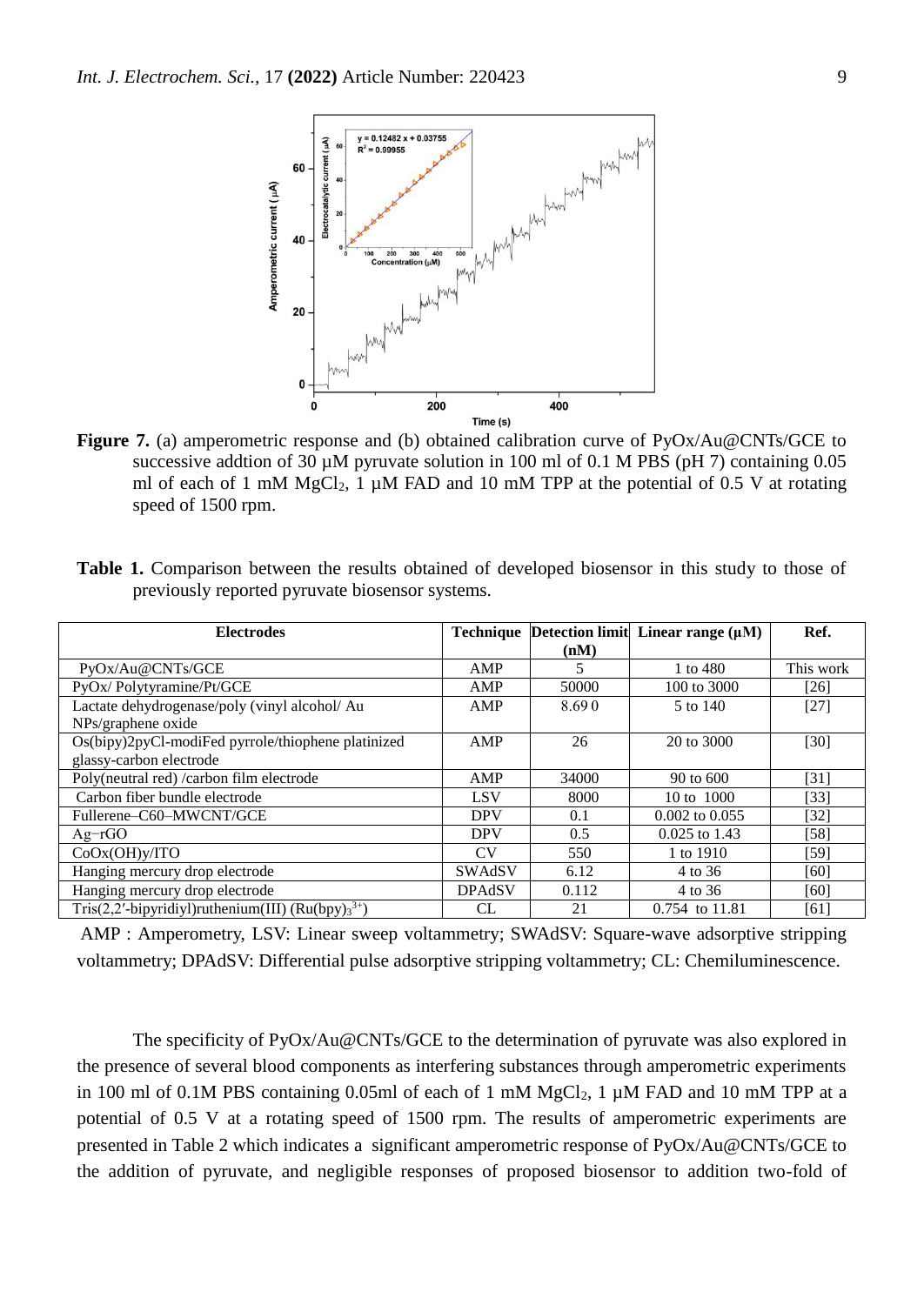interfering substances in electrochemical cell. Thus, the presented components in Table 2 had no effect on biosensor response, and the proposed procedure can be considered to be specific. The specificity of PyOx/Au@CNTs/GCE is related to PyOx, which as an Escherichia coli peripheral membrane flavoprotein catalyzes the oxidative decarboxylation of pyruvate [\[62\]](#page-12-23).

**Table 2.** The amperometric response of PyOx/Au@CNTs/GCE in 100 ml of 0.1 M PBS (pH 7) containing 0.05 ml of each of 1 mM  $MgCl<sub>2</sub>$ , 1  $\mu$ M FAD and 10 mM TPP at the potential of 0.5 V at rotating speed of 1500 rpm for successive addition of 50 µM pyruvate and 100 µM interfering substances.

| <b>Substance</b>             | <b>Added</b> | Amperometric response $(\mu A)$ at 0.5V | RSD(%)       |
|------------------------------|--------------|-----------------------------------------|--------------|
|                              | $(\mu M)$    |                                         |              |
| Pyruvate                     | 50           | 6.2511                                  | ±0.1207      |
| Ascorbic Acid                | 100          | 0.1212                                  | ±0.0185      |
| Uric Acid                    | 100          | 0.2208                                  | ±0.0218      |
| Lactic acid                  | 100          | 0.7200                                  | ±0.0529      |
| Urea                         | 100          | 0.2305                                  | ±0.0112      |
| Glucose                      | 100          | 0.1109                                  | ±0.0225      |
| Nitrite                      | 100          | 0.1448                                  | ±0.0212      |
| Valine                       | 100          | 0.0851                                  | ±0.0088      |
| Lycine                       | 100          | 0.0964                                  | ±0.0057      |
| Phenylalanine                | 100          | 0.0872                                  | ±0.0082      |
| Folic acid                   | 100          | 0.1610                                  | ±0.0104      |
| $Ca^{2+}$                    | 100          | 0.1063                                  | ±0.0238      |
| $Cu2+$                       | 100          | 0.3208                                  | ±0.0282      |
| $\overline{K^+}$             | 100          | 0.0729                                  | ±0.0069      |
| $Na+$                        | 100          | 0.0841                                  | ±0.0043      |
| SO <sub>4</sub> <sup>2</sup> | 100          | 0.0807                                  | ±0.0033      |
| $Zn^{2+}$                    | 100          | 0.1217                                  | ±0.0128      |
| $\frac{Mg^{2+}}{Al^{3+}}$    | 100          | 0.1551                                  | ±0.0182      |
|                              | 100          | 0.6102                                  | $\pm 0.0422$ |

The practicality and precision of the developed electrochemical biosensor were tested for the determination of pyruvate in the blood serum of healthy adults as real samples. Table 3 presents the results of determinations of the level of pyruvate using the amperometry and ELISA techniques which demonstrate good agreement between the two techniques, and also acceptable accuracy (RSD from 2.11% to 4.14%). These findings show that PyOx/Au@CNTs/GCE as a reliable pyruvate biosensor can be used for clinical diagnosis.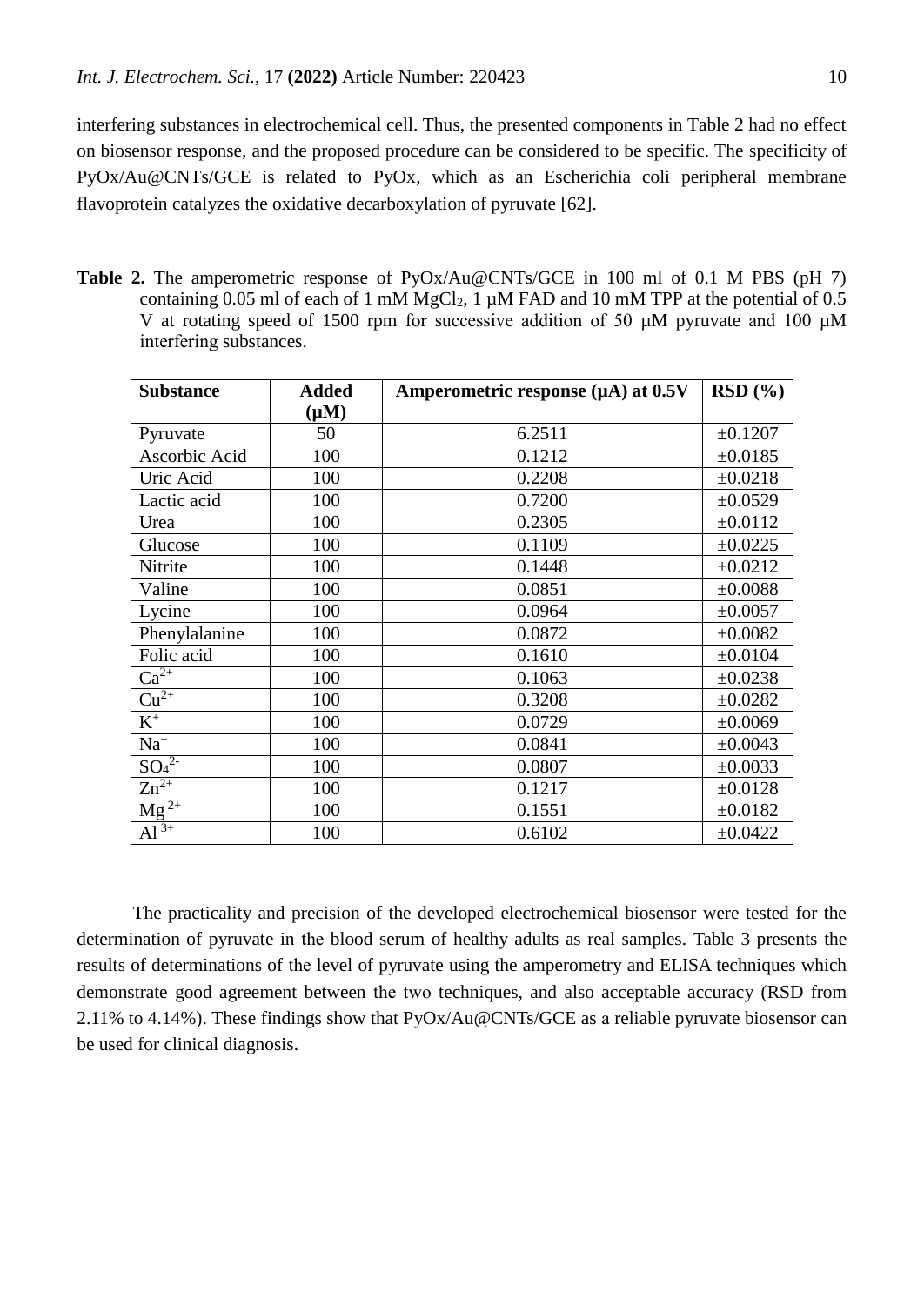| Age       | Pyruvate level in blood serum samples $((\mu M))$    |                  |                          |            |              |            |        |            |  |  |  |
|-----------|------------------------------------------------------|------------------|--------------------------|------------|--------------|------------|--------|------------|--|--|--|
| group     |                                                      | PyOx/Au@CNTs/GCE | <b>Amperometry using</b> |            | <b>ELISA</b> |            |        |            |  |  |  |
|           | <b>Male</b><br>RSD(%)<br><b>RSD</b><br><b>Female</b> |                  |                          |            | <b>Male</b>  | <b>RSD</b> | Female | <b>RSD</b> |  |  |  |
|           |                                                      | $(\%)$           |                          |            |              | $(\%)$     |        | (%)        |  |  |  |
| $30 - 40$ | 61.2                                                 | $\pm 3.55$       | 48.3                     | $\pm 3.73$ | 59.9         | $\pm 2.21$ | 49.1   | $\pm 3.21$ |  |  |  |
| $40 - 50$ | 69.1                                                 | $\pm 3.29$       | 77.5                     | ±2.11      | 70.0         | $\pm 3.19$ | 77.8   | ±4.11      |  |  |  |
| 50-60     | 81.4                                                 | $\pm 4.07$       | 69.5                     | $\pm 3.10$ | 80.9         | $\pm 3.77$ | 70.2   | $\pm 3.93$ |  |  |  |
| 60-70     | 59.6                                                 | ±4.14            | 70.3                     | ±4.08      | 60.1         | $\pm 3.64$ | 69.2   | $\pm 3.72$ |  |  |  |

**Table 3.** The results of determinations of level of pyruvate in blood serum samples using the amperometry and ELISA techniques.

## **4. CONCLUSION**

In the present work, PyOx/Au@CNTs/GCE as an enzymatic nanostructured biosensor was prepared by electrodeposition of Au@CNTs nanocomposite on GCE and immobilization of PyOx on the nanocomposite. The results of structural analyses indicated that the metallic Au NPs were effectively decorated on the CNTs surface and Au@CNTs nanocomposite electrodeposited on the GCE surface. EIS analyses also confirmed the covalent binding of PyOx molecules onto the Au@CNTs surface. Electrochemical measurements showed that the PyOx/Au@CNTs/GCE had good specificity, sensitivity and stability to determination pyruvate, and its linear range, detection limit, and sensitivity were obtained at 10 to 480  $\mu$ M, 5 nM and 0.12482 $\mu$ A/ $\mu$ M, respectively. The practicality and precision of the biosensor were examined for the determination level of pyruvate in blood serum of healthy adults as real samples and results showed good agreement between the amperometry and ELISA techniques, and also acceptable accuracy. These findings indicate that PyOx/Au@CNTs/GCE as a reliable pyruvate biosensor can be used for clinical diagnosis.

#### ACKNOWLEDGEMENT

This work was supported by the National Natural Science Foundation of China (NSFC) (grant number 21905168), and the Science and Technology Fund of Henan Province (20A430021).

## **References**

- <span id="page-10-0"></span>1. Y. Zhang, P.V. Taufalele, J.D. Cochran, I. Robillard-Frayne, J.M. Marx, J. Soto, A.J. Rauckhorst, F. Tayyari, A.D. Pewa and L.R. Gray, *Nature metabolism*, 2 (2020) 1248.
- 2. H. Maleh, M. Alizadeh, F. Karimi, M. Baghayeri, L. Fu, J. Rouhi, C. Karaman, O. Karaman and R. Boukherroub, *Chemosphere*, (2021) 132928.
- 3. M. Khosravi, *Journal of Eating Disorders*, 8 (2020) 1.
- <span id="page-10-1"></span>4. A. Medghalchi, M. Akbari, Y. Alizadeh and R.S. Moghadam, *Journal of current ophthalmology*, 30 (2018) 353.
- <span id="page-10-2"></span>5. W. Liu, Y. Zheng, Z. Wang, Z. Wang, J. Yang, M. Chen, M. Qi, S. Ur Rehman, P.P. Shum and L. Zhu, *Advanced Materials Interfaces*, 8 (2021) 2001978.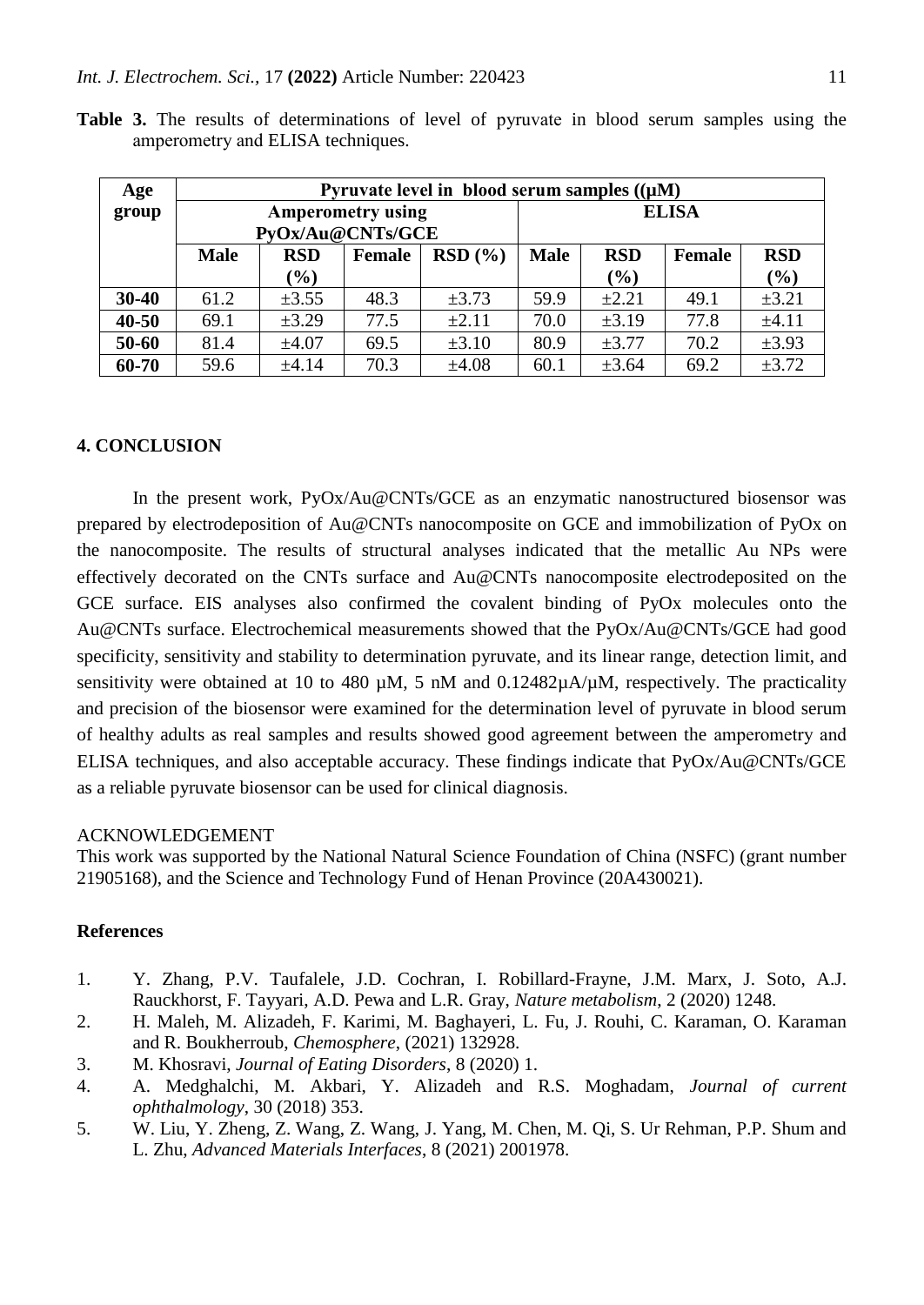- <span id="page-11-0"></span>6. S. Jun, S. Mahesula, T.P. Mathews, M.S. Martin-Sandoval, Z. Zhao, E. Piskounova and M. Agathocleous, *Cell metabolism*, 33 (2021) 1777.
- <span id="page-11-1"></span>7. X. Hu, P. Zhang, D. Wang, J. Jiang, X. Chen, Y. Liu, Z. Zhang, B.Z. Tang and P. Li, *Biosensors and Bioelectronics*, 182 (2021) 113188.
- <span id="page-11-2"></span>8. S.M.M. Dezfouli and S. Khosravi, *Indian Journal of Forensic Medicine and Toxicology*, 15 (2021) 2674.
- <span id="page-11-3"></span>9. D. Roosterman and G.S. Cottrell, *International Journal of Molecular Sciences*, 22 (2021) 604.
- <span id="page-11-4"></span>10. L. Liu, X. Zhang, Q. Zhu, K. Li, Y. Lu, X. Zhou and T. Guo, *Light: Science & Applications*, 10 (2021) 1.
- <span id="page-11-5"></span>11. Y.-S. Li, Q.-J. Li, W. Yang and X.-F. Gao, *Journal of fluorescence*, 27 (2017) 883.
- <span id="page-11-6"></span>12. R.F. Grace, P. Bianchi, E.J. van Beers, S.W. Eber, B. Glader, H.M. Yaish, J.M. Despotovic, J.A. Rothman, M. Sharma and M.M. McNaull, *Blood, The Journal of the American Society of Hematology*, 131 (2018) 2183.
- <span id="page-11-7"></span>13. C.S. Pundir, M. Malik and R. Chaudhary, *Microchemical Journal*, 146 (2019) 1102.
- <span id="page-11-8"></span>14. S. Khosravi and S.M.M. Dezfouli, *Journal of Critical Reviews*, 7 (2020) 275.
- <span id="page-11-9"></span>15. Y. Xie, X. Meng, Y. Chang, D. Mao, Y. Yang, Y. Xu, L. Wan and Y. Huang, *Composites Science and Technology*, 219 (2021) 109225.
- <span id="page-11-10"></span>16. H. Karimi-Maleh, Y. Orooji, F. Karimi, M. Alizadeh, M. Baghayeri, J. Rouhi, S. Tajik, H. Beitollahi, S. Agarwal and V.K. Gupta, *Biosensors and Bioelectronics*, 184 (2021) 113252.
- <span id="page-11-11"></span>17. X. Du, W. Tian, J. Pan, B. Hui, J. Sun, K. Zhang and Y. Xia, *Nano Energy*, 92 (2022) 106694.
- <span id="page-11-12"></span>18. V.H. Beretta, F. Bannoud, M. Insani, C.R. Galmarini and P.F. Cavagnaro, *Food chemistry*, 224 (2017) 201.
- <span id="page-11-13"></span>19. B. Cetin, G. Ucak Ozkaya, H. Uran and M.Z. Durak, *Journal of Food Safety*, 39 (2019) e12689.
- <span id="page-11-14"></span>20. T. Nimmanwudipong, N. Zhang, A. Gilbert, K. Yamada and N. Yoshida, *Journal of Analytical & Bioanalytical Techniques*, 7 (2015) 1000293.
- <span id="page-11-15"></span>21. S. Biagi, S. Ghimenti, M. Onor and E. Bramanti, *Biomedical Chromatography*, 26 (2012) 1408.
- <span id="page-11-16"></span>22. A. Zhu, R. Romero and H.R. Petty, *Analytical biochemistry*, 396 (2010) 146.
- <span id="page-11-17"></span>23. Q. Xue and E.S. Yeung, *Journal of Chromatography A*, 661 (1994) 287.
- <span id="page-11-18"></span>24. I. Kucherenko, Y.V. Topolnikova and O. Soldatkin, *TrAC Trends in Analytical Chemistry*, 110 (2019) 160.
- <span id="page-11-19"></span>25. S. Salehi, M. Kamali and M. Radgoodarzi, *Progress in Pediatric Cardiology*, 62 (2021) 101378.
- <span id="page-11-20"></span>26. M. Situmorang, J.J. Gooding, D.B. Hibbert and D. Barnett, *Electroanalysis: An International Journal Devoted to Fundamental and Practical Aspects of Electroanalysis*, 14 (2002)
- <span id="page-11-22"></span>27. F. Mirzaei, M. Mirzaei and M. Torkzadeh-Mahani, *Bioelectrochemistry*, 130 (2019) 107323.
- 28. M.A. Delavar and P. Karimian, *Pakistan Journal of Medical & Health Sciences*, 14 (2020) 1686.
- 29. H. Qi, Z. Hu, Z. Yang, J. Zhang, J.J. Wu, C. Cheng, C. Wang and L. Zheng, *Analytical chemistry*, (2022)
- <span id="page-11-21"></span>30. N. Gajovic, K. Habermüller, A. Warsinke, W. Schuhmann and F.W. Scheller, *Electroanalysis: An International Journal Devoted to Fundamental and Practical Aspects of Electroanalysis*, 11 (1999) 1377.
- <span id="page-11-23"></span>31. M.E. Ghica and C.M. Brett, *Electroanalysis: An International Journal Devoted to Fundamental and Practical Aspects of Electroanalysis*, 18 (2006) 748.
- <span id="page-11-25"></span>32. P.K. Brahman, N. Pandey, S.N. Topkaya and R. Singhai, *Talanta*, 134 (2015) 554.
- <span id="page-11-24"></span>33. M. Jin, Q. Dong, R. Dong and W. Jin, *Electrophoresis*, 22 (2001) 2793.
- 34. Y. Orooji, B. Tanhaei, A. Ayati, S.H. Tabrizi, M. Alizadeh, F.F. Bamoharram, F. Karimi, S. Salmanpour, J. Rouhi and S. Afshar, *Chemosphere*, 281 (2021) 130795.